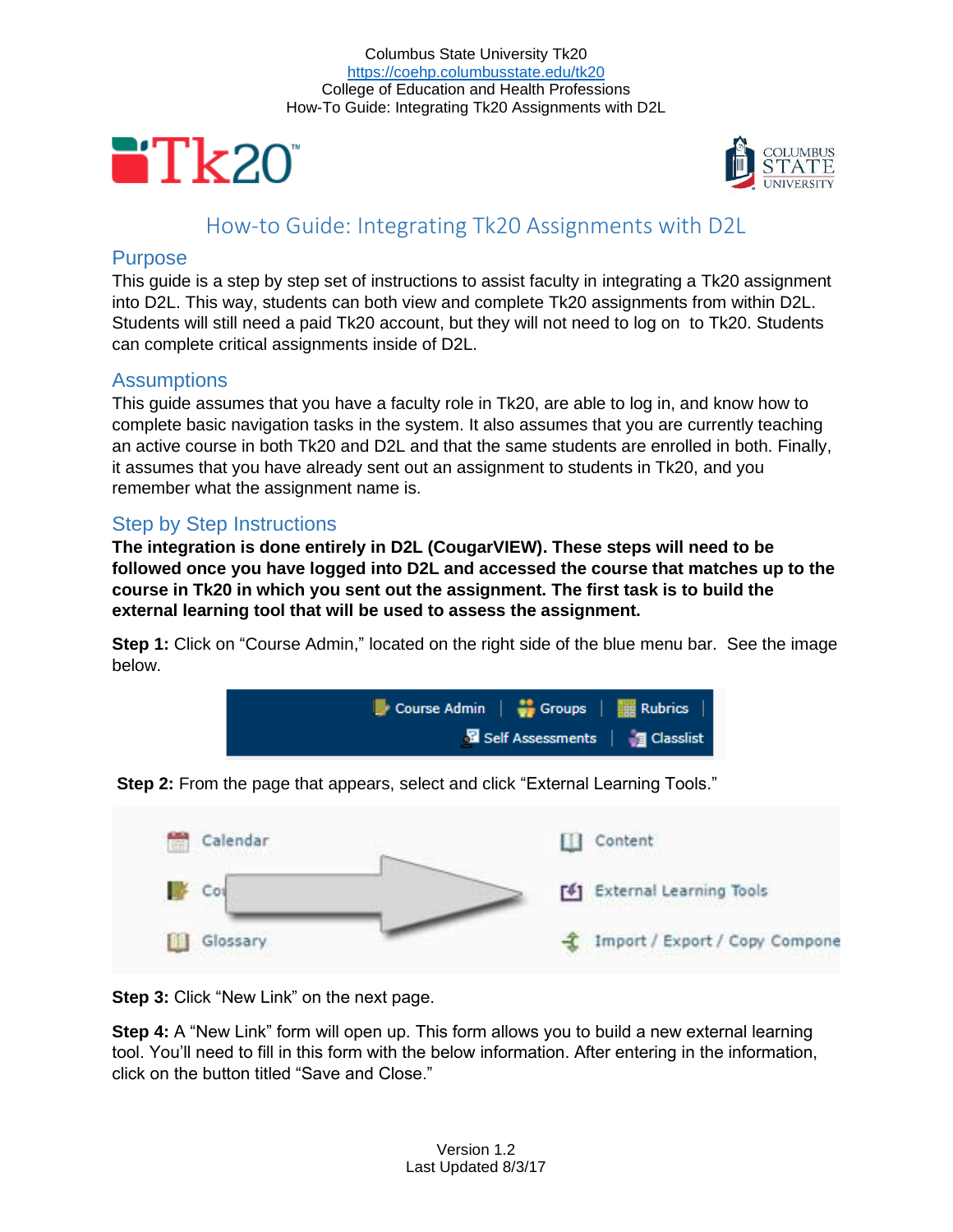Columbus State University Tk20 <https://coehp.columbusstate.edu/tk20> College of Education and Health Professions How-To Guide: Integrating Tk20 Assignments with D2L

- The title of the tool is the same name as the assignment name in Tk20. The tool title **must match** the assignment in Tk20 exactly. If you copy and paste, make sure you remove spaces.
- The URL is always the same. Enter in "https://columbusstate.tk20.com/campustoolshighered/ltiAction.do?isapplication=course work".
- Under "Key/Secret," make sure "Sign messages with key/secret with" is checked and "Tool consumer key/secret" is selected.
- Under "Security Settings", select "Use tool provider security settings." This isn't selected by default, you'll need to change it.
- Remember to click "Save and Close."

#### **Now that you've created the new external tool link, you'll need to add the link to your course.**

**Step 5:** Click on "Content" on the top menu and navigate to one of your content modules. Under "Add Existing Activities" and click "External Learning Tools." Then select the tool you made. This will create a new content item in your module.



**Step 5:** Click on the tool after it is added to content. When you do, it should open a Tk20 assessment window inside of D2L. This is a good way to check to make sure that the tool was created properly. If you get any error messages when clicking on the content item, go back and make sure the external learning tool link was configured correctly.

If you can see and use the content item link, your students should also be able to click on the link and see the assignment details. Once students have submitted the assignment, it can be assessed inside of Tk20 or D2L.

**If you have any problems during the process, check the Q&A below. If you have any technical problems with the system, contact the Tk20 Coordinator: Thomas Dailey @ 706- 507-8738 or tk20@columbusstate.edu.**